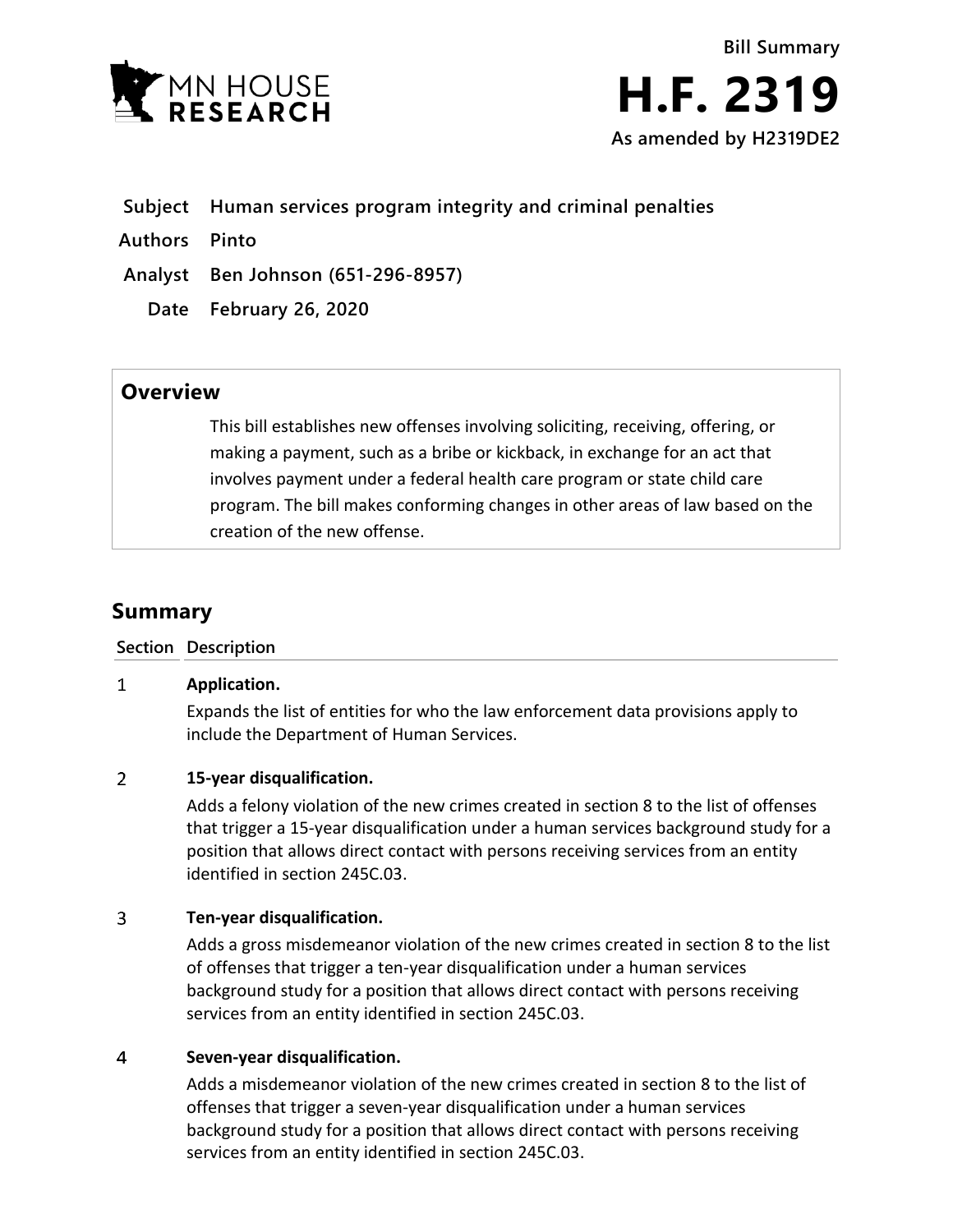## **Section Description**

### 5 **Financial misconduct or misconduct.**

Adds a violation of the new crimes created in section 8 to the definition of "financial misconduct" or "misconduct." Under chapter 245E, financial misconduct or misconduct can result in sanctions including, but not limited to, referral for criminal prosecution, monetary recovery, and suspending or terminating payments to a provider.

### 6 **Grounds for sanctions against vendors.**

Adds the establishment of probable cause to believe that a person or entity violated the new crimes created in section 8 to the list of actions that can trigger sanctions against a vendor of medical care. Sanctions can include the imposition of a fine, suspension or withholding of payments, or termination from the program.

### $\overline{7}$ **Legal representation.**

Permits the attorney general, in addition to a county attorney, to institute criminal or civil actions regarding alleged violations of the new crimes created in section 8.

### 8 **Human services programs crimes.**

**Subd. 1. Definitions.** Defines "federal health care program" and "remuneration" consistent with the definitions in federal law located in United States Code, title 42, section 1320a.

**Subd. 2. Illegal remunerations for medical assistance.** Establishes new criminal offenses for soliciting, receiving, offering, or paying anything of value, including a kickback or bribe, in exchange for (1) referring an individual to receive an item or service for which payment is made under a federal health care program, or (2) purchasing, leasing, ordering, or arranging for a good, service, or item for which payment is made in whole or in part under a federal health care program. Excludes remuneration and payment practices exempted under federal law.

**Subd. 3. Illegal remunerations in the child care assistance program.** Establishes new criminal offenses for soliciting, receiving, offering, or paying anything of value, including a kickback or bribe, in exchange for (1) referring an individual to receive an item or service for which payment is made under chapter 119B (child care programs), or (2) purchasing, leasing, ordering, or arranging for a good, service, or item for which payment is made in whole or in part under chapter 119B (child care programs). Excludes payments made by an employer to an employee for providing covered items or services under chapter 119B while the person is acting in the course and scope of employment, and marketing or promotional offerings that directly benefit an eligible individual's child for whom the child care provider is providing services.